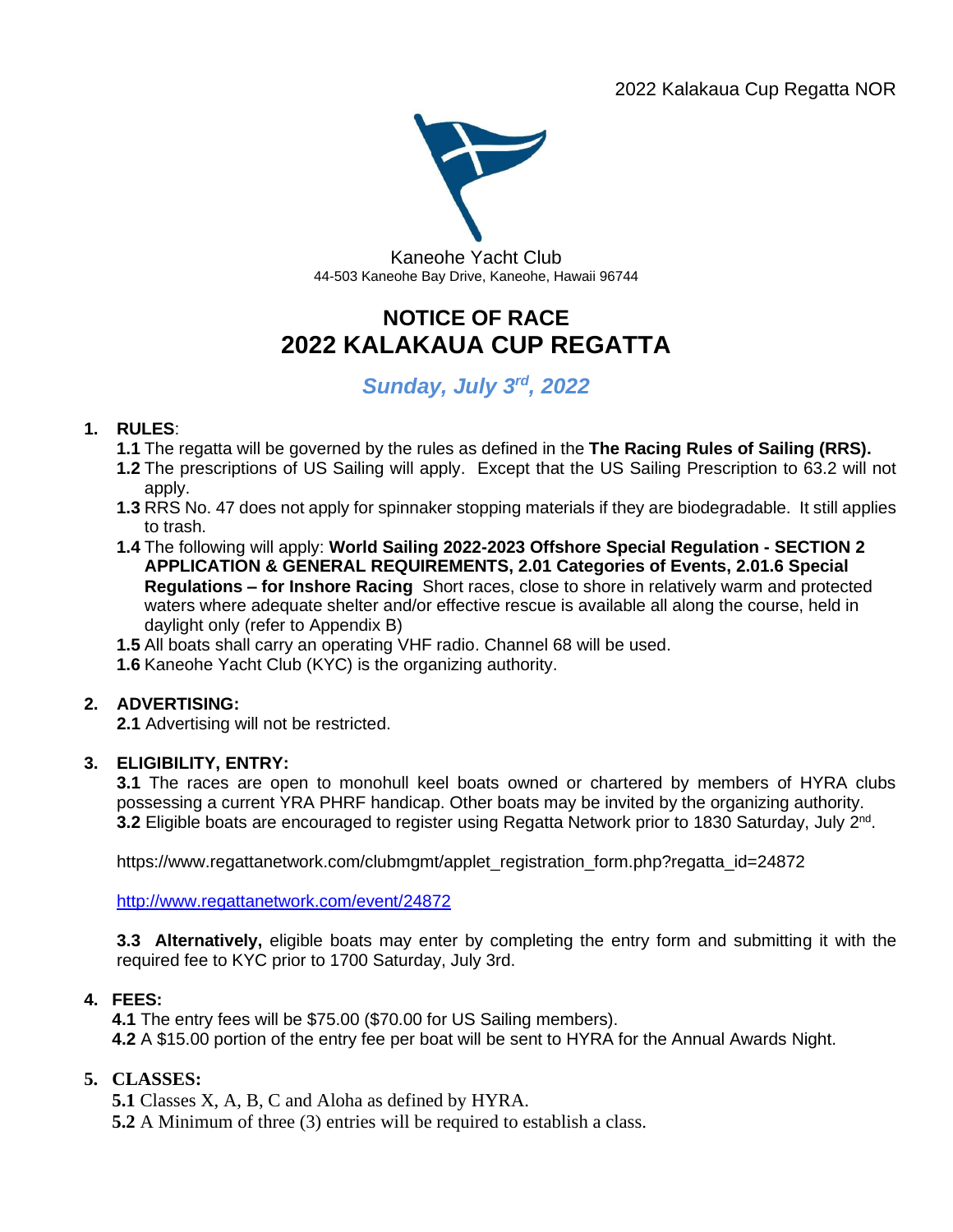#### **6. SCHEDULE of EVENTS**:

**6.1** Skippers' Meeting 1730 Thursday, June 30<sup>th</sup>, 2022 at Kaneohe Yacht Club. **6.2** First Warning 1055 Sunday, July 3rd, 2022 **6.3** First Start 1100 Sunday, July 3<sup>rd</sup>, 2022 **6.4** Subsequent Warnings Signals will be shortly after the last boat finishes the previous race.

#### **7. SAILING INSTRUCTIONS**:

The Sailing Instructions will be available at the Skipper's Meeting, or afterwards at Kaneohe Yacht Club June 30th, 2022.

#### **8. VENUE and COURSES**:

- **8.1** The courses will be on the coastal waters of Oahu, on the outer portion of Kaneohe Bay. Refer to the Sailing Instructions for additional information.
- **8.2** Access to the racing area from Kaneohe Yacht Club may be from either the 'Main Ships Channel' for boats with draft over 8 Feet, or via the 'Sampan Channel' for boats with less draft. Please check your tide charts for the day.

#### **9. SCORING:**

**9.1** The YRA formula for PHRF Time On Time scoring will be used for this regatta.

**9.2** Each boat's series score shall, subject to rule 90.3(b), be the total of her race scores. No score will be excluded. This modifies Rule A2 SERIES SCORES part A2.1

**9.3** The boat with the lowest series score will determine the winner of the Kalakaua Cup.

**9.4** Appendix A4 SCORING, part A4 SCORING SYSTEM will apply.

#### **10. BERTHING:**

**10.1** For visiting boats, contact the KYC Port Captain, Kyle Morton, at [kyle@kaneoheyachtclub.com](mailto:kyle@kaneoheyachtclub.com) or 808-650-4192 at least one week prior to arrival at KYC to discuss mooring arrangements.

**10.2** To facilitate mooring arrangements at KYC, visiting boats must provide LOA, beam and draft data on their entry form and to the KYC Port Captain.

#### **11. PRIZES**:

**11.1** The Kalakaua Cup perpetual trophy will be awarded to the series overall YRA PHRF winner.

**11.2** Prizes will be awarded for 1<sup>st</sup>, 2<sup>nd</sup>, and 3<sup>rd</sup>, for each HYRA Class (X, A, C & Aloha).

11.2 The Kalakaua Cup will be officially presented at the HYRA Annual Awards Night.

#### **12. FURTHER INFORMATION**: Contact KYC Regatta Chair Andrea Cheung at [mafaun@gmail.com](mailto:mafaun@gmail.com)